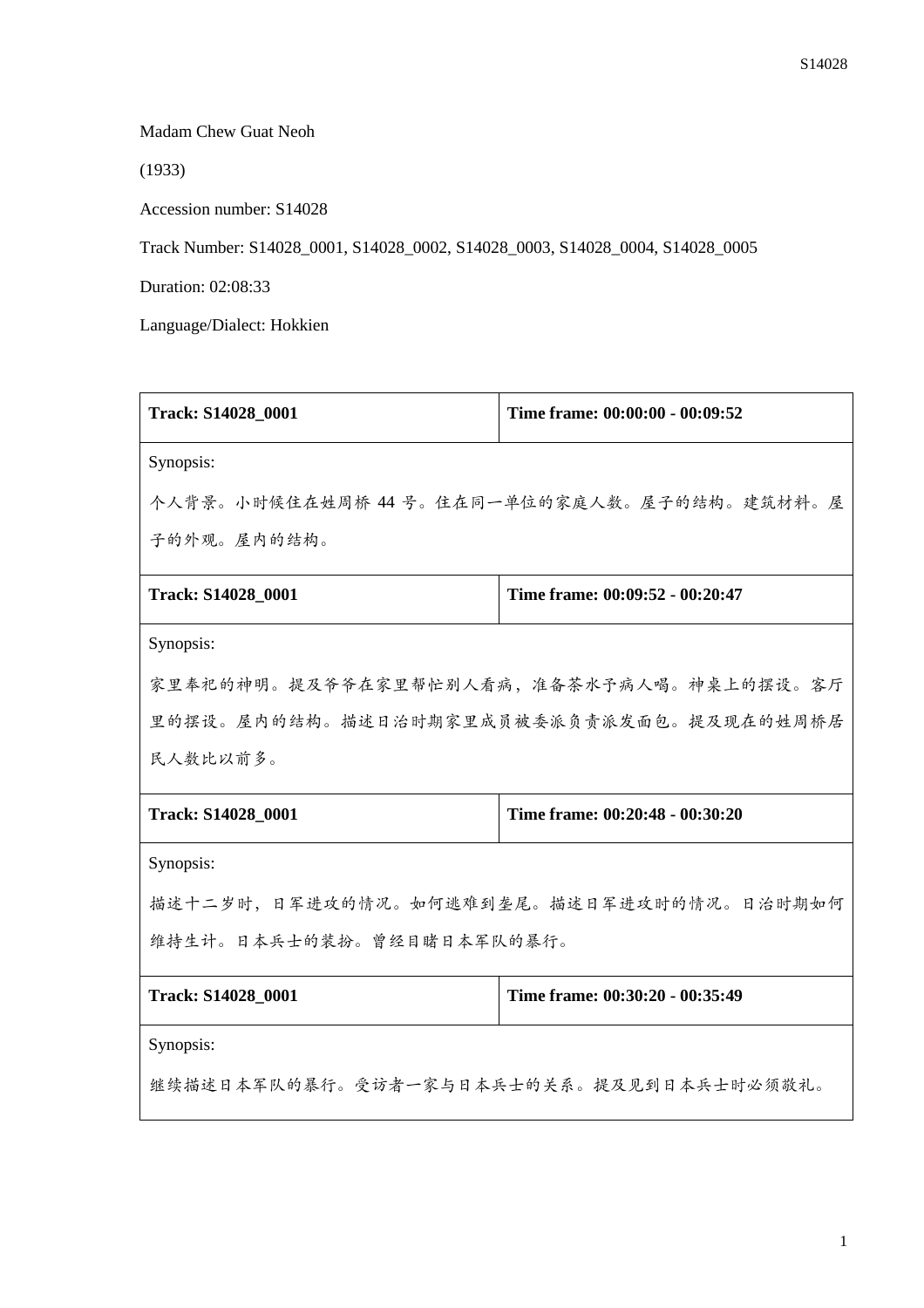| Track: S14028_0002                           | Time frame: 00:00:00 - 00:10:03 |  |
|----------------------------------------------|---------------------------------|--|
| Synopsis:                                    |                                 |  |
| 提及日治时期禁止捕鱼。兄弟姐妹的背景。小时候与爷爷的关系。描述小时候到姓周桥对面     |                                 |  |
| 的咖啡店去挑水。洗衣以及洗澡的地点。描述挑水的工具。家庭成员的工作分配。蓄水的工     |                                 |  |
| 具。洗衣时所携带的工具。                                 |                                 |  |
| Track: S14028_0002                           | Time frame: 00:10:03 - 00:20:01 |  |
| Synopsis:                                    |                                 |  |
| 冲凉房的结构。描述把挑到的水卖给船夫。家里的用水量。家里的用具分配。家里成员吃饭     |                                 |  |
| 的先后。还未有电源供应时所使用的照亮工具。点煤油灯的地方。                |                                 |  |
| Track: S14028_0002                           | Time frame: 00:20:01 - 00:31:03 |  |
| Synopsis:                                    |                                 |  |
| 晚餐以后的家务事。描述烫衣服的工具。详述祖师诞时的情景。提及杀鸡和猪时把它们的血     |                                 |  |
| 盛起来, 加入糯米让血凝固。母亲养猪的地方。                       |                                 |  |
| Track: S14028_0003                           | Time frame: 00:00:00 - 00:10:03 |  |
| Synopsis:                                    |                                 |  |
| 在住家附近种菜的地方。提及姓周桥的桥民开会后决定一起在外面拜天公。拜天公时的用具     |                                 |  |
| 以及活动。提及屋脚下有蚵,可以挖来吃。在泥土里的其他海产。                |                                 |  |
| Track: S14028_0003                           | Time frame: 00:10:04 - 00:20:04 |  |
| Synopsis:                                    |                                 |  |
| 描述有一次刮大风, 把船吹翻了, 也把杂姓桥的屋瓦吹到家里。18 岁时结婚后搬到红灯角去 |                                 |  |
| 居住,后来在姓周桥附近的空地建了屋子再搬回来。搬到姓李桥去的来龙去脉。姓李桥建桥     |                                 |  |
| 的资金。提及有许多姓李的人在海边讨生活。                         |                                 |  |
|                                              |                                 |  |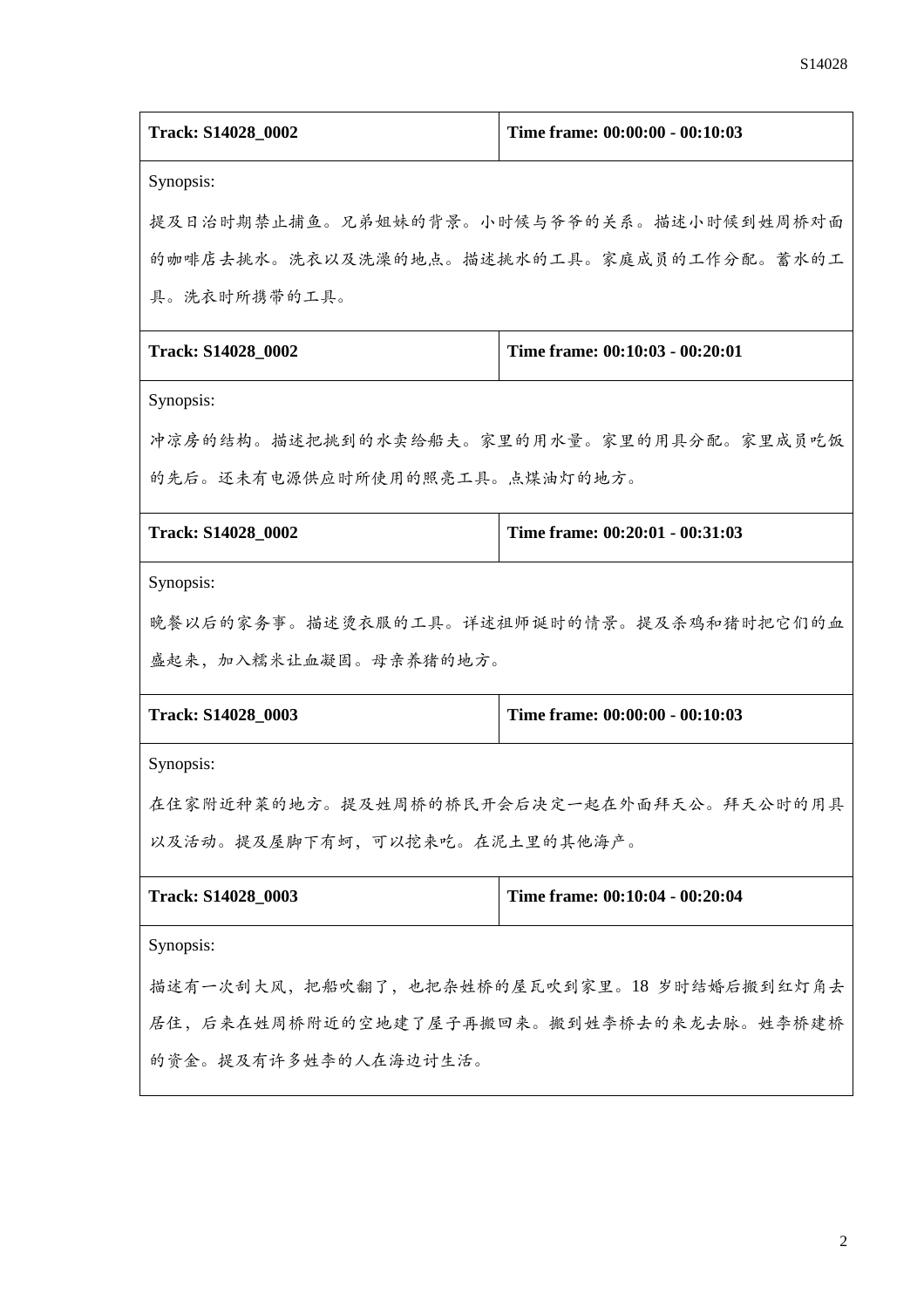| Track: S14028_0003                         | Time frame: 00:20:05 - 00:31:03 |  |
|--------------------------------------------|---------------------------------|--|
| Synopsis:                                  |                                 |  |
| 搬到姓李桥居住的原因。建桥以及建屋子的资金。通过抽签方式取得姓李桥 2 号的位置。在 |                                 |  |
| 姓李桥住家安奉的神明。屋子建好以后受到政府的关注, 说要拆卸, 但是经过协商后没有拆 |                                 |  |
| 成。家里房间数量的改变。如今住家的用途。生孩子的地点。                |                                 |  |
| Track: S14028_0004                         | Time frame: 00:00:00 - 00:11:53 |  |
| Synopsis:                                  |                                 |  |
| 住在海边如何保护孩子的安全。提及曾经在姓李桥养鸡。没有再养鸡的原因。如何把鸡带到   |                                 |  |
| 巴刹去宰杀。比较喜欢住姓李桥的原因。姓周桥的改变。搬走了以后想念姓李桥的地方。对   |                                 |  |
| 人生的态度。                                     |                                 |  |
| Track: S14028 0005                         | Time frame: 00:00:00 - 00:10:01 |  |
| Synopsis:                                  |                                 |  |
| 描述填海。扩建房间的原因。停放脚车和摩哆车的地方。描述成为该桥第一家购买电视机的   |                                 |  |
| 桥民,桥上的孩子过来看电视的情景。                          |                                 |  |
| Track: S14028_0005                         | Time frame: 00:10:01 - 00:18:45 |  |
| Synopsis:                                  |                                 |  |
| 描述买了电视机以后,还有人带食物到家里来兜售。回来姓李桥的次数。搬走了以后做过的   |                                 |  |
| 装修工作。提及513的情景。                             |                                 |  |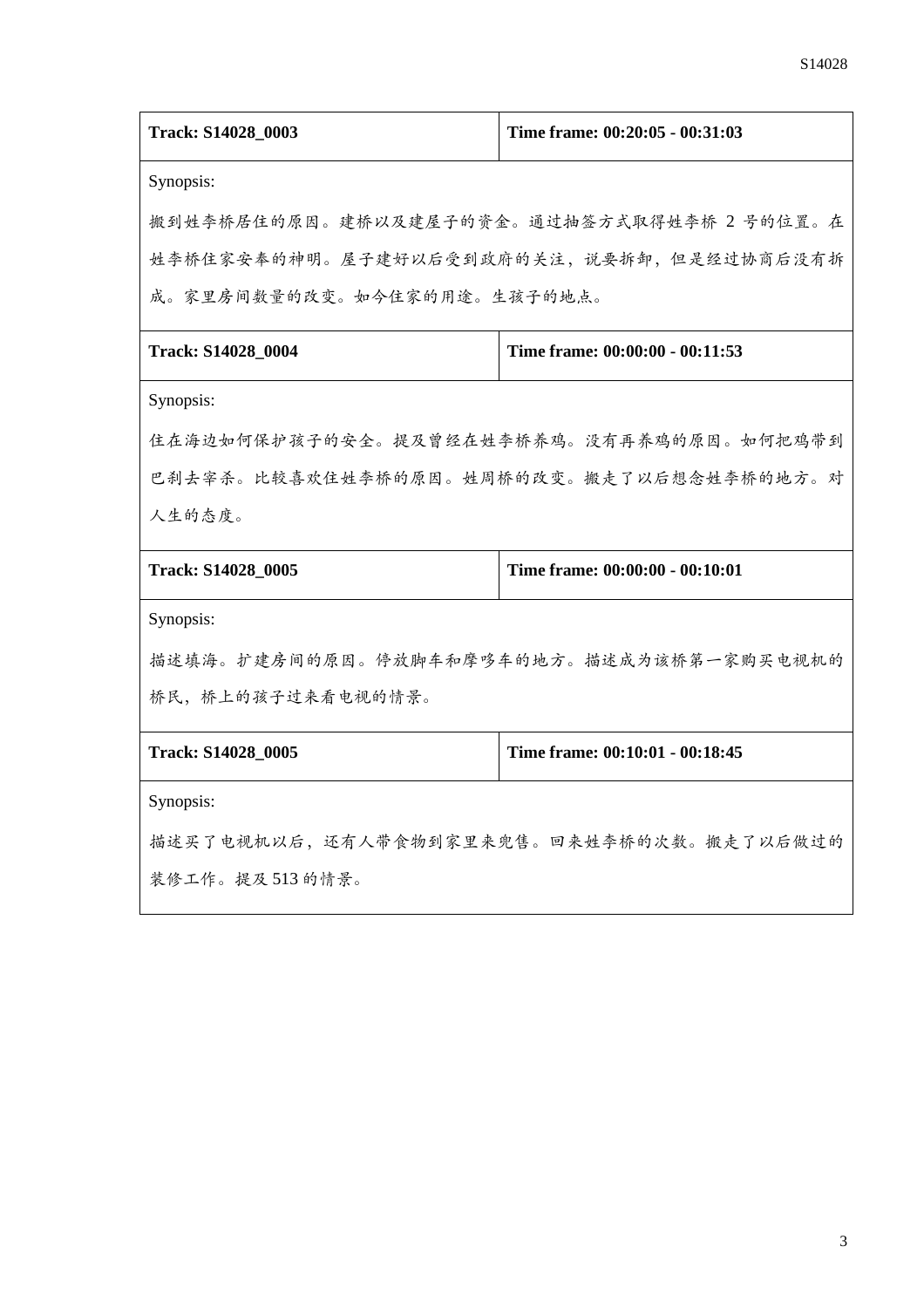## Madam Chew Guat Neoh

(1933)

Accession number: S14028

Track Number: S14028\_0001, S14028\_0002, S14028\_0003, S14028\_0004, S14028\_0005

Duration: 02:08:33

Language/Dialect: Hokkien

| <b>Track: S14028 0001</b> | Time frame: $00:00:00 - 00:09:52$ |
|---------------------------|-----------------------------------|
| Synopsis:                 |                                   |

Personal background. Stayed at 44, Chew Jetty when she was young. Number of families staying in the house. Structure of the house. Building materials. Exterior of the house. Inner structure of the house.

| <b>Track: S14028 0001</b> | Time frame: $00:09:52 - 00:20:47$ |
|---------------------------|-----------------------------------|
|                           |                                   |

Synopsis:

Deities worshipped at home. Mentioned her grandfather who attended to patients at home, and she prepared tea for them. The arrangement of the altar for deity worship. The furniture arrangement of the living room. Inner structure of the house. Described family members being assigned to do bread distribution during the Japanese occupation. Mentioned that more people are staying at Chew Jetty now compared to the past.

| <b>Track: S14028 0001</b> | Time frame: $00:20:48 - 00:30:20$ |
|---------------------------|-----------------------------------|
|---------------------------|-----------------------------------|

Synopsis:

Described the Japanese invasion when she was 12. How she fled to Paya Terubong. Described the Japanese invasion. How to make a living during the Japanese occupation. The attire of Japanese soldiers. She once witnessed the brutal acts of Japanese soldiers.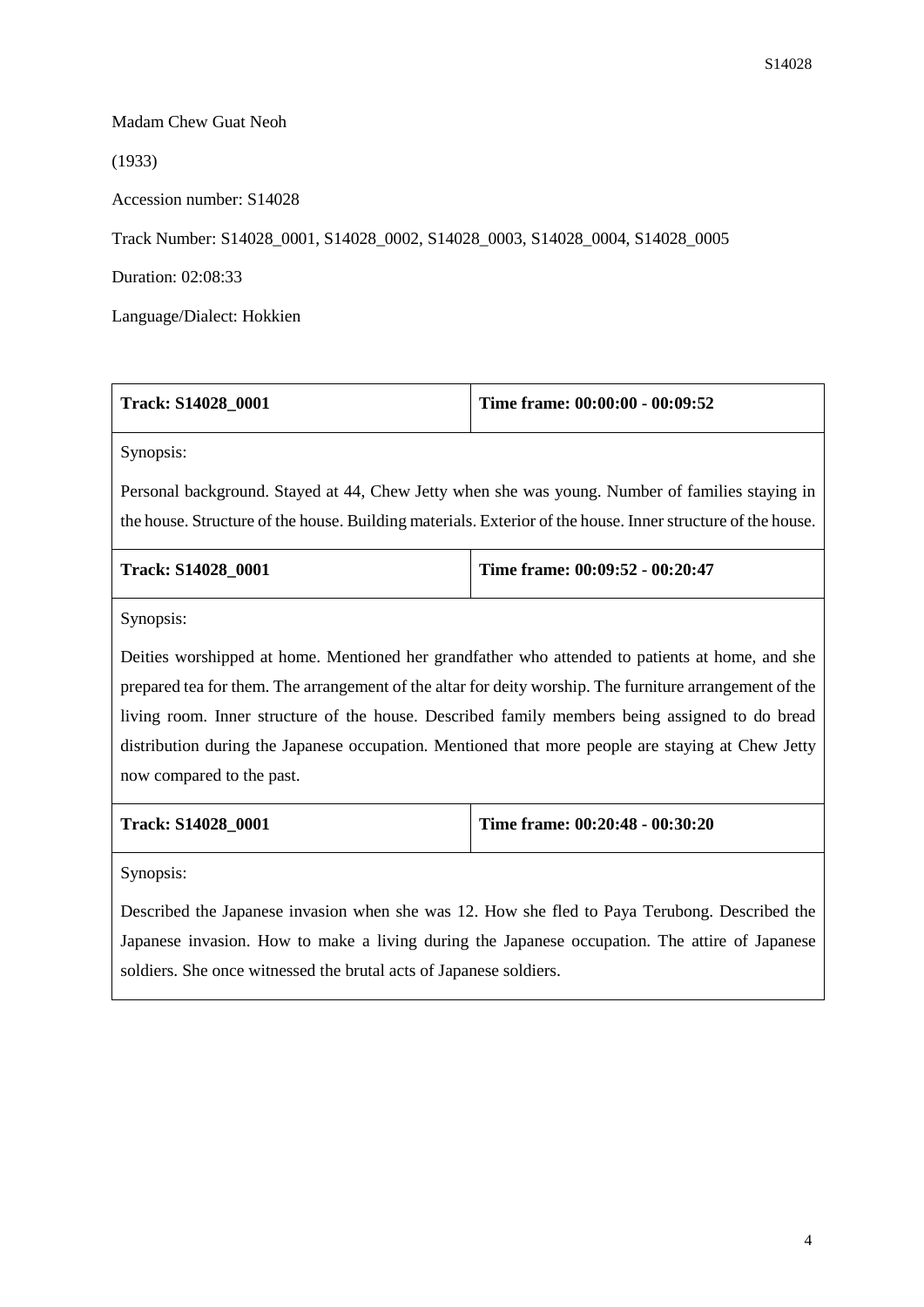| <b>Track: S14028 0001</b> | Time frame: 00:30:20 - 00:35:49 |
|---------------------------|---------------------------------|
|---------------------------|---------------------------------|

Synopsis:

Continued to describe the brutal acts of Japanese soldiers. Her family's relationship with Japanese soldiers. Mentioned the compulsory salute when coming across Japanese soldiers.

| <b>Track: S14028 0002</b> | Time frame: $00:00:00 - 00:10:03$ |
|---------------------------|-----------------------------------|
|                           |                                   |

Synopsis:

Mentioned the fishing ban during the Japanese occupation. Her siblings' backgrounds. Relationship with her grandfather when she was young. Described fetching water from the coffee shop opposite Chew Jetty. Places to bathe and wash clothes. Containers used to carry water. Task allocation amongst family members. Containers for storing water. Tools that were carried along when washing clothes.

| <b>Track: S14028 0002</b> | Time frame: $00:10:03 - 00:20:01$ |
|---------------------------|-----------------------------------|
|                           |                                   |

Synopsis:

Structure of the bathroom. Described selling water to the boatmen. Amount of water used at home. Tools allocation at home. The dining sequences amongst family members. Lighting tools used when there was no electricity yet. Places to light up kerosene lamps.

| <b>Track: S14028 0002</b> | Time frame: $00:20:01 - 00:31:03$ |
|---------------------------|-----------------------------------|
|                           |                                   |

Synopsis:

Housework after dinner. Described the tool for ironing clothes. Elaborated on the celebration of the birthday of one of the Gods. Mentioned about keeping the blood of chicken and pigs when slaughtering them, adding in sticky rice to make it firm. Places where his mother reared pigs.

| <b>Track: S14028 0003</b> | Time frame: $00:00:00 - 00:10:03$ |
|---------------------------|-----------------------------------|
|---------------------------|-----------------------------------|

Synopsis:

Places to grow vegetables nearby her house. Mentioned that Chew Jetty residents decided in a meeting to hold the worshipping of the Jade Emperor outside the jetty. Devices and activities for worshipping the Jade Emperor. Mentioned that there were edible oysters to be found under the house. Other sea produce in the sea bed.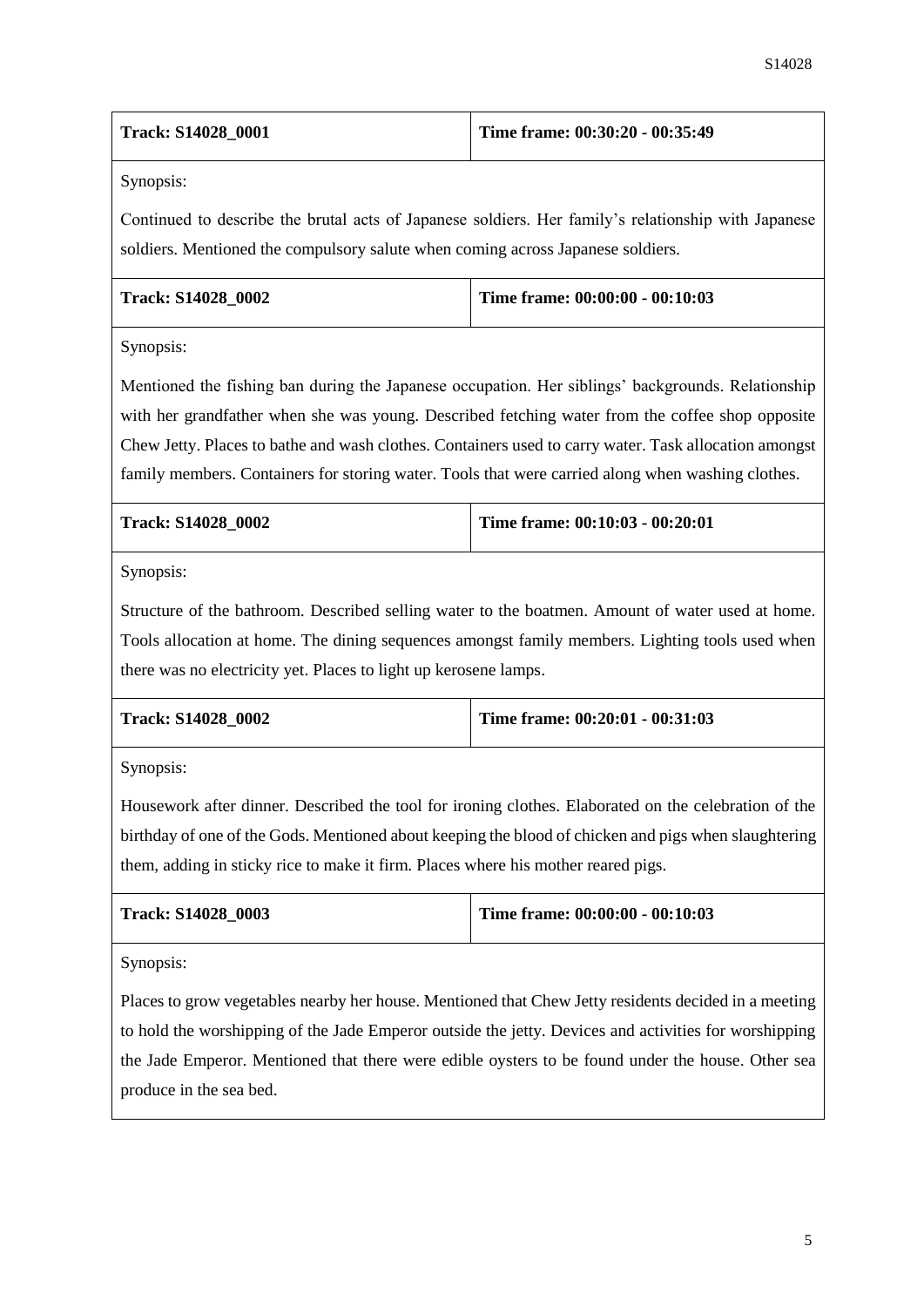| <b>Track: S14028 0003</b> | Time frame: $00:10:04 - 00:20:04$ |
|---------------------------|-----------------------------------|
|                           |                                   |

Synopsis:

Described a strong wind that had caused boats to capsize and a roof to fly from New Jetty into her house. Moved to stay at the Weld Quay Reclamation Area after marriage at the age of 18, then moved back to the area nearby Chew Jetty where a new house was built. Described moving to Lee Jetty. The Lee Jetty building fund. Mentioned that there were a lot of people with the surname of Lee earned a living by the sea.

| <b>Track: S14028 0003</b> | Time frame: $00:20:05 - 00:31:03$ |
|---------------------------|-----------------------------------|
|                           |                                   |

Synopsis:

Reason of moving into Lee Jetty. The funds for building the bridge and houses. Got unit No. 2 Lee Jetty through balloting. Deities worshipped at her Lee Jetty house. It caught the state government's attention, which wanted to demolish the houses when they were readily built, but as a result of negotiations, the demolition did not take place. The change in the number of rooms in her house. The current use of the house. Place of giving birth to her children.

**Track: S14028\_0004 Time frame: 00:00:00 - 00:11:53**

Synopsis:

How to protect the safety of children staying at the seaside. Mentioned about raising chicken at Lee Jetty in the past and why the practice was discontinued. How she brought the chickens to be slaughtered at the market. Why did she prefer to stay at Lee Jetty. The changes of Chew Jetty. Things at Lee Jetty that she missed after moving out. Her attitude towards life.

| <b>Track: S14028 0005</b> | Time frame: $00:00:00 - 00:10:01$ |
|---------------------------|-----------------------------------|
|                           |                                   |

Synopsis:

Described sea reclamation. The reason of building up more rooms. Places to park bicycles and motorbikes. Described being the first household in the jetty to have purchased a television, attracting the kids on the jetty to come over and watch.